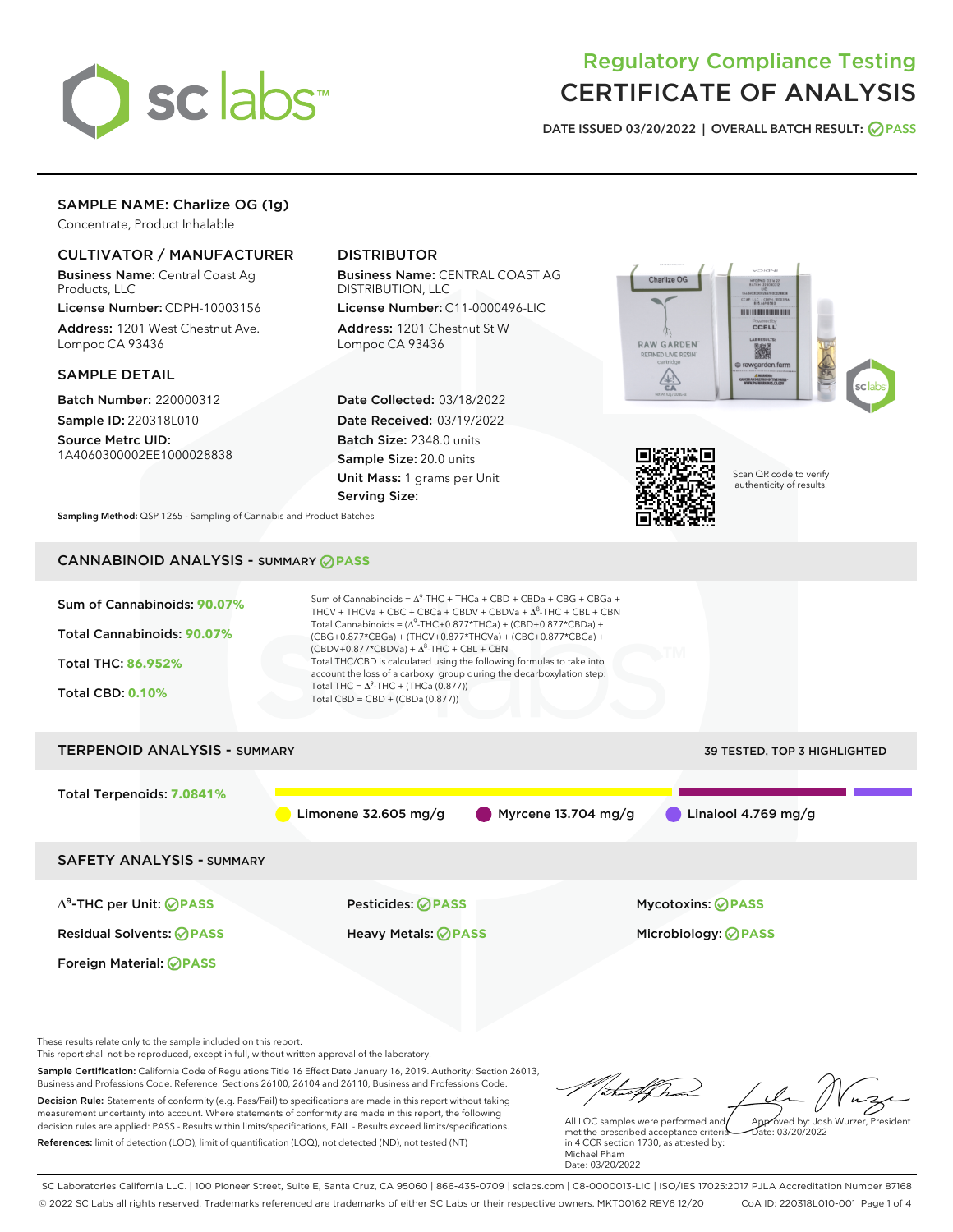



CHARLIZE OG (1G) | DATE ISSUED 03/20/2022 | OVERALL BATCH RESULT:  $\bigcirc$  PASS

#### CANNABINOID TEST RESULTS - 03/20/2022 2 PASS

Tested by high-performance liquid chromatography with diode-array detection (HPLC-DAD). **Method:** QSP 1157 - Analysis of Cannabinoids by HPLC-DAD

#### TOTAL CANNABINOIDS: **90.07%**

Total Cannabinoids (Total THC) + (Total CBD) + (Total CBG) + (Total THCV) + (Total CBC) +  $(Total CBDV) +  $\Delta^8$ -THC + CBL + CBN$ 

TOTAL THC: **86.952%** Total THC (Δ<sup>9</sup>-THC+0.877\*THCa)

TOTAL CBD: **0.10%**

Total CBD (CBD+0.877\*CBDa)

TOTAL CBG: 1.731% Total CBG (CBG+0.877\*CBGa)

TOTAL THCV: 0.91% Total THCV (THCV+0.877\*THCVa)

TOTAL CBC: ND Total CBC (CBC+0.877\*CBCa)

TOTAL CBDV: ND Total CBDV (CBDV+0.877\*CBDVa)

| <b>COMPOUND</b>  | LOD/LOQ<br>(mg/g)          | <b>MEASUREMENT</b><br><b>UNCERTAINTY</b><br>(mg/g) | <b>RESULT</b><br>(mg/g) | <b>RESULT</b><br>(%) |
|------------------|----------------------------|----------------------------------------------------|-------------------------|----------------------|
| $\Lambda^9$ -THC | 0.06 / 0.26                | ±23.303                                            | 869.52                  | 86.952               |
| <b>CBG</b>       | 0.06/0.19                  | ±0.531                                             | 17.31                   | 1.731                |
| <b>THCV</b>      | 0.1 / 0.2                  | ±0.35                                              | 9.1                     | 0.91                 |
| <b>CBN</b>       | 0.1/0.3                    | ±0.10                                              | 2.0                     | 0.20                 |
| $\Lambda^8$ -THC | 0.1/0.4                    | ±0.11                                              | 1.8                     | 0.18                 |
| <b>CBD</b>       | 0.07/0.29                  | ±0.036                                             | 1.00                    | 0.100                |
| <b>THCa</b>      | 0.05/0.14                  | N/A                                                | <b>ND</b>               | <b>ND</b>            |
| <b>THCVa</b>     | 0.07/0.20                  | N/A                                                | <b>ND</b>               | <b>ND</b>            |
| <b>CBDa</b>      | 0.02/0.19                  | N/A                                                | <b>ND</b>               | <b>ND</b>            |
| <b>CBDV</b>      | 0.04 / 0.15                | N/A                                                | <b>ND</b>               | <b>ND</b>            |
| <b>CBDVa</b>     | 0.03/0.53                  | N/A                                                | <b>ND</b>               | <b>ND</b>            |
| <b>CBGa</b>      | 0.1/0.2                    | N/A                                                | <b>ND</b>               | <b>ND</b>            |
| <b>CBL</b>       | 0.06 / 0.24                | N/A                                                | <b>ND</b>               | <b>ND</b>            |
| <b>CBC</b>       | 0.2 / 0.5                  | N/A                                                | <b>ND</b>               | <b>ND</b>            |
| <b>CBCa</b>      | 0.07/0.28                  | N/A                                                | <b>ND</b>               | <b>ND</b>            |
|                  | <b>SUM OF CANNABINOIDS</b> |                                                    | 900.7 mg/g              | 90.07%               |

#### **UNIT MASS: 1 grams per Unit**

| $\Delta^9$ -THC per Unit               | 1100 per-package limit | 869.52 mg/unit | <b>PASS</b> |
|----------------------------------------|------------------------|----------------|-------------|
| <b>Total THC per Unit</b>              |                        | 869.52 mg/unit |             |
| <b>CBD per Unit</b>                    |                        | $1.00$ mg/unit |             |
| <b>Total CBD per Unit</b>              |                        | $1.00$ mg/unit |             |
| <b>Sum of Cannabinoids</b><br>per Unit |                        | 900.7 mg/unit  |             |
| <b>Total Cannabinoids</b><br>per Unit  |                        | 900.7 mg/unit  |             |

#### TERPENOID TEST RESULTS - 03/20/2022

Terpene analysis utilizing gas chromatography-flame ionization detection (GC-FID). **Method:** QSP 1192 - Analysis of Terpenoids by GC-FID

| <b>COMPOUND</b>           | LOD/LOQ<br>(mg/g) | <b>MEASUREMENT</b><br><b>UNCERTAINTY</b><br>(mg/g) | <b>RESULT</b><br>(mg/g)                         | <b>RESULT</b><br>(%) |
|---------------------------|-------------------|----------------------------------------------------|-------------------------------------------------|----------------------|
| Limonene                  | 0.005 / 0.016     | ±0.3619                                            | 32.605                                          | 3.2605               |
| <b>Myrcene</b>            | 0.008 / 0.025     | ±0.1370                                            | 13.704                                          | 1.3704               |
| Linalool                  | 0.009 / 0.032     | ±0.1412                                            | 4.769                                           | 0.4769               |
| $\beta$ -Pinene           | 0.004 / 0.014     | ±0.0386                                            | 4.339                                           | 0.4339               |
| β-Caryophyllene           | 0.004 / 0.012     | ±0.1091                                            | 3.937                                           | 0.3937               |
| $\alpha$ -Pinene          | 0.005 / 0.017     | ±0.0218                                            | 3.256                                           | 0.3256               |
| Fenchol                   | 0.010 / 0.034     | ±0.0629                                            | 2.089                                           | 0.2089               |
| <b>Terpineol</b>          | 0.009 / 0.031     | ±0.0586                                            | 1.226                                           | 0.1226               |
| β-Ocimene                 | 0.006 / 0.020     | ±0.0304                                            | 1.216                                           | 0.1216               |
| $\alpha$ -Humulene        | 0.009 / 0.029     | ±0.0261                                            | 1.044                                           | 0.1044               |
| Terpinolene               | 0.008 / 0.026     | ±0.0108                                            | 0.677                                           | 0.0677               |
| Camphene                  | 0.005 / 0.015     | ±0.0052                                            | 0.581                                           | 0.0581               |
| <b>Borneol</b>            | 0.005 / 0.016     | ±0.0100                                            | 0.306                                           | 0.0306               |
| Fenchone                  | 0.009 / 0.028     | ±0.0061                                            | 0.268                                           | 0.0268               |
| Valencene                 | 0.009 / 0.030     | ±0.0084                                            | 0.157                                           | 0.0157               |
| trans- $\beta$ -Farnesene | 0.008 / 0.025     | ±0.0038                                            | 0.136                                           | 0.0136               |
| Citronellol               | 0.003 / 0.010     | ±0.0035                                            | 0.091                                           | 0.0091               |
| $\alpha$ -Bisabolol       | 0.008 / 0.026     | ±0.0033                                            | 0.080                                           | 0.0080               |
| Geraniol                  | 0.002 / 0.007     | ±0.0024                                            | 0.069                                           | 0.0069               |
| Nerolidol                 | 0.006 / 0.019     | ±0.0033                                            | 0.067                                           | 0.0067               |
| $\gamma$ -Terpinene       | 0.006 / 0.018     | ±0.0008                                            | 0.056                                           | 0.0056               |
| $\alpha$ -Terpinene       | 0.005 / 0.017     | ±0.0005                                            | 0.042                                           | 0.0042               |
| Sabinene Hydrate          | 0.006 / 0.022     | ±0.0012                                            | 0.039                                           | 0.0039               |
| $\alpha$ -Phellandrene    | 0.006 / 0.020     | ±0.0004                                            | 0.035                                           | 0.0035               |
| Eucalyptol                | 0.006 / 0.018     | ±0.0007                                            | 0.035                                           | 0.0035               |
| Nerol                     | 0.003 / 0.011     | ±0.0006                                            | 0.017                                           | 0.0017               |
| $\Delta^3$ -Carene        | 0.005 / 0.018     | N/A                                                | <loq< th=""><th><loq< th=""></loq<></th></loq<> | <loq< th=""></loq<>  |
| p-Cymene                  | 0.005 / 0.016     | N/A                                                | <loq< th=""><th><loq< th=""></loq<></th></loq<> | <loq< th=""></loq<>  |
| Caryophyllene<br>Oxide    | 0.010 / 0.033     | N/A                                                | <loq< th=""><th><loq< th=""></loq<></th></loq<> | <loq< th=""></loq<>  |
| Guaiol                    | 0.009 / 0.030     | N/A                                                | <loq< th=""><th><loq< th=""></loq<></th></loq<> | <loq< th=""></loq<>  |
| Sabinene                  | 0.004 / 0.014     | N/A                                                | ND                                              | ND                   |
| Isopulegol                | 0.005 / 0.016     | N/A                                                | ND                                              | ND                   |
| Camphor                   | 0.006 / 0.019     | N/A                                                | <b>ND</b>                                       | ND                   |
| Isoborneol                | 0.004 / 0.012     | N/A                                                | ND                                              | ND                   |
| Menthol                   | 0.008 / 0.025     | N/A                                                | ND                                              | ND                   |
| Pulegone                  | 0.003 / 0.011     | N/A                                                | <b>ND</b>                                       | ND                   |
| <b>Geranyl Acetate</b>    | 0.004 / 0.014     | N/A                                                | ND                                              | ND                   |
| $\alpha$ -Cedrene         | 0.005 / 0.016     | N/A                                                | ND                                              | ND                   |
| Cedrol                    | 0.008 / 0.027     | N/A                                                | <b>ND</b>                                       | ND                   |
| <b>TOTAL TERPENOIDS</b>   |                   |                                                    | 70.841 mg/g                                     | 7.0841%              |

SC Laboratories California LLC. | 100 Pioneer Street, Suite E, Santa Cruz, CA 95060 | 866-435-0709 | sclabs.com | C8-0000013-LIC | ISO/IES 17025:2017 PJLA Accreditation Number 87168 © 2022 SC Labs all rights reserved. Trademarks referenced are trademarks of either SC Labs or their respective owners. MKT00162 REV6 12/20 CoA ID: 220318L010-001 Page 2 of 4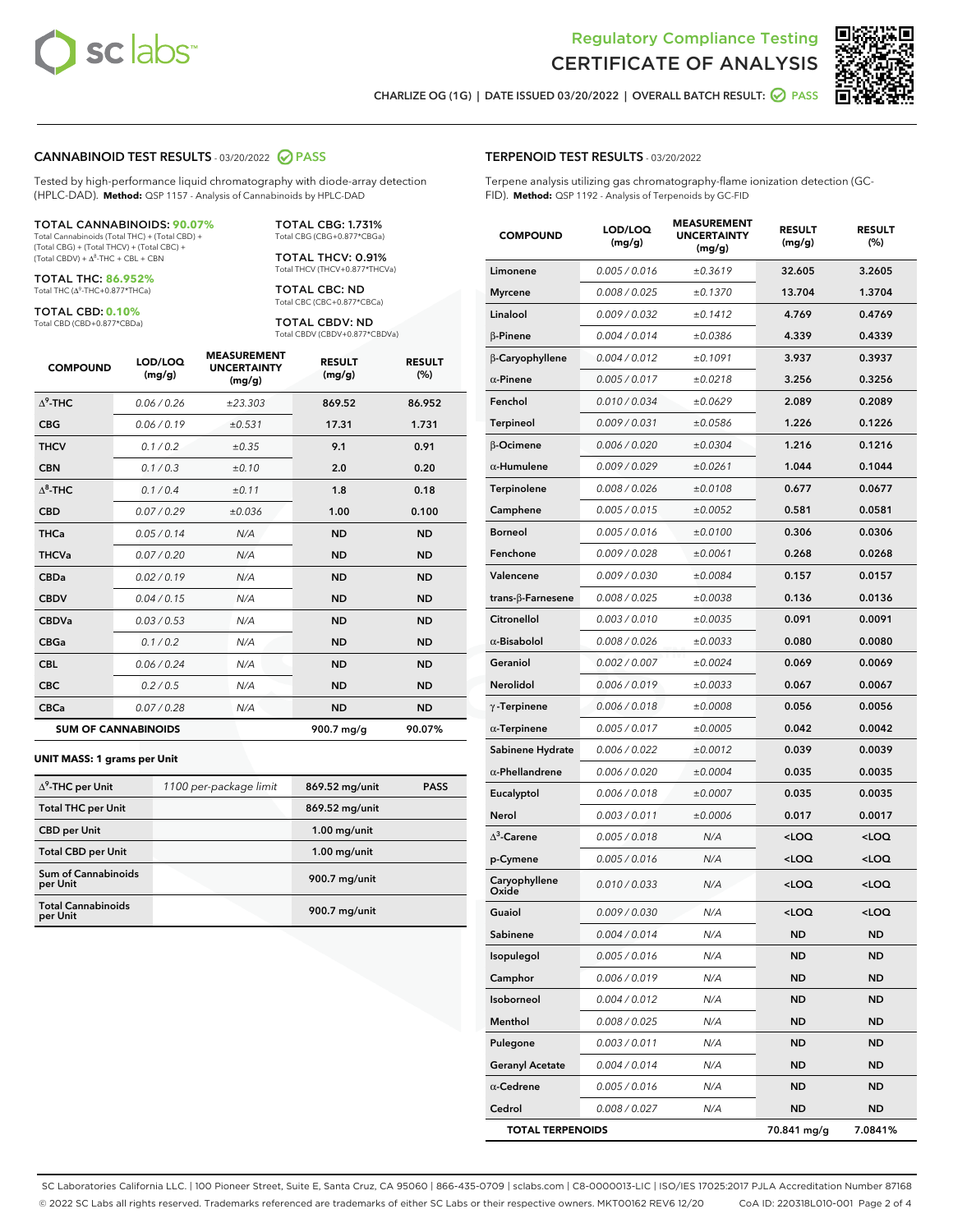



CHARLIZE OG (1G) | DATE ISSUED 03/20/2022 | OVERALL BATCH RESULT:  $\bigcirc$  PASS

## CATEGORY 1 PESTICIDE TEST RESULTS - 03/20/2022 2 PASS

Pesticide and plant growth regulator analysis utilizing high-performance liquid chromatography-mass spectrometry (HPLC-MS) or gas chromatography-mass spectrometry (GC-MS). \*GC-MS utilized where indicated. **Method:** QSP 1212 - Analysis of Pesticides and Mycotoxins by LC-MS or QSP 1213 - Analysis of Pesticides by GC-MS

| <b>COMPOUND</b>             | <b>LOD/LOQ</b><br>$(\mu g/g)$ | <b>ACTION</b><br><b>LIMIT</b><br>$(\mu g/g)$ | <b>MEASUREMENT</b><br><b>UNCERTAINTY</b><br>$(\mu g/g)$ | <b>RESULT</b><br>$(\mu g/g)$ | <b>RESULT</b> |
|-----------------------------|-------------------------------|----------------------------------------------|---------------------------------------------------------|------------------------------|---------------|
| <b>Aldicarb</b>             | 0.03 / 0.08                   | $\geq$ LOD                                   | N/A                                                     | <b>ND</b>                    | <b>PASS</b>   |
| Carbofuran                  | 0.02 / 0.05                   | $\ge$ LOD                                    | N/A                                                     | <b>ND</b>                    | <b>PASS</b>   |
| Chlordane*                  | 0.03/0.08                     | $>$ LOD                                      | N/A                                                     | <b>ND</b>                    | <b>PASS</b>   |
| Chlorfenapyr*               | 0.03/0.10                     | $\ge$ LOD                                    | N/A                                                     | <b>ND</b>                    | <b>PASS</b>   |
| Chlorpyrifos                | 0.02/0.06                     | $>$ LOD                                      | N/A                                                     | <b>ND</b>                    | <b>PASS</b>   |
| Coumaphos                   | 0.02 / 0.07                   | $\ge$ LOD                                    | N/A                                                     | <b>ND</b>                    | <b>PASS</b>   |
| Daminozide                  | 0.02 / 0.07                   | $\ge$ LOD                                    | N/A                                                     | <b>ND</b>                    | <b>PASS</b>   |
| <b>Dichlorvos</b><br>(DDVP) | 0.03/0.09                     | $>$ LOD                                      | N/A                                                     | <b>ND</b>                    | <b>PASS</b>   |
| Dimethoate                  | 0.03/0.08                     | $>$ LOD                                      | N/A                                                     | <b>ND</b>                    | <b>PASS</b>   |
| Ethoprophos                 | 0.03/0.10                     | $>$ LOD                                      | N/A                                                     | <b>ND</b>                    | <b>PASS</b>   |
| Etofenprox                  | 0.02 / 0.06                   | $\ge$ LOD                                    | N/A                                                     | <b>ND</b>                    | <b>PASS</b>   |
| Fenoxycarb                  | 0.03/0.08                     | $>$ LOD                                      | N/A                                                     | <b>ND</b>                    | <b>PASS</b>   |
| Fipronil                    | 0.03/0.08                     | $\ge$ LOD                                    | N/A                                                     | <b>ND</b>                    | <b>PASS</b>   |
| Imazalil                    | 0.02 / 0.06                   | $\ge$ LOD                                    | N/A                                                     | <b>ND</b>                    | <b>PASS</b>   |
| Methiocarb                  | 0.02 / 0.07                   | $\ge$ LOD                                    | N/A                                                     | <b>ND</b>                    | <b>PASS</b>   |
| Parathion-methyl            | 0.03/0.10                     | $>$ LOD                                      | N/A                                                     | <b>ND</b>                    | <b>PASS</b>   |
| <b>Mevinphos</b>            | 0.03/0.09                     | $\ge$ LOD                                    | N/A                                                     | <b>ND</b>                    | <b>PASS</b>   |
| Paclobutrazol               | 0.02 / 0.05                   | $\ge$ LOD                                    | N/A                                                     | <b>ND</b>                    | <b>PASS</b>   |
| Propoxur                    | 0.03/0.09                     | $\ge$ LOD                                    | N/A                                                     | <b>ND</b>                    | <b>PASS</b>   |
| Spiroxamine                 | 0.03 / 0.08                   | $\ge$ LOD                                    | N/A                                                     | <b>ND</b>                    | <b>PASS</b>   |
| Thiacloprid                 | 0.03/0.10                     | $\ge$ LOD                                    | N/A                                                     | <b>ND</b>                    | <b>PASS</b>   |

## CATEGORY 2 PESTICIDE TEST RESULTS - 03/20/2022 2 PASS

| <b>COMPOUND</b>          | LOD/LOO<br>$(\mu g/g)$ | <b>ACTION</b><br><b>LIMIT</b><br>(µg/g) | <b>MEASUREMENT</b><br><b>UNCERTAINTY</b><br>$(\mu g/g)$ | <b>RESULT</b><br>$(\mu g/g)$ | <b>RESULT</b> |  |
|--------------------------|------------------------|-----------------------------------------|---------------------------------------------------------|------------------------------|---------------|--|
| Abamectin                | 0.03/0.10              | 0.1                                     | N/A                                                     | <b>ND</b>                    | <b>PASS</b>   |  |
| Acephate                 | 0.02/0.07              | 0.1                                     | N/A                                                     | <b>ND</b>                    | <b>PASS</b>   |  |
| Acequinocyl              | 0.02/0.07              | 0.1                                     | N/A                                                     | <b>ND</b>                    | <b>PASS</b>   |  |
| Acetamiprid              | 0.02/0.05              | 0.1                                     | N/A                                                     | <b>ND</b>                    | <b>PASS</b>   |  |
| Azoxystrobin             | 0.02/0.07              | 0.1                                     | N/A                                                     | <b>ND</b>                    | <b>PASS</b>   |  |
| <b>Bifenazate</b>        | 0.01/0.04              | 0.1                                     | N/A                                                     | <b>ND</b>                    | <b>PASS</b>   |  |
| <b>Bifenthrin</b>        | 0.02/0.05              | 3                                       | N/A                                                     | <b>ND</b>                    | <b>PASS</b>   |  |
| <b>Boscalid</b>          | 0.03/0.09              | 0.1                                     | N/A                                                     | <b>ND</b>                    | <b>PASS</b>   |  |
| Captan                   | 0.19/0.57              | 0.7                                     | N/A                                                     | <b>ND</b>                    | <b>PASS</b>   |  |
| Carbaryl                 | 0.02/0.06              | 0.5                                     | N/A                                                     | <b>ND</b>                    | <b>PASS</b>   |  |
| Chlorantranilip-<br>role | 0.04/0.12              | 10                                      | N/A                                                     | <b>ND</b>                    | <b>PASS</b>   |  |
| Clofentezine             | 0.03/0.09              | 0.1                                     | N/A                                                     | <b>ND</b>                    | <b>PASS</b>   |  |

## CATEGORY 2 PESTICIDE TEST RESULTS - 03/20/2022 continued

| <b>COMPOUND</b>               | LOD/LOQ<br>(µg/g) | <b>ACTION</b><br><b>LIMIT</b><br>(µg/g) | <b>MEASUREMENT</b><br><b>UNCERTAINTY</b><br>$(\mu g/g)$ | <b>RESULT</b><br>(µg/g) | <b>RESULT</b> |
|-------------------------------|-------------------|-----------------------------------------|---------------------------------------------------------|-------------------------|---------------|
| Cyfluthrin                    | 0.12 / 0.38       | $\overline{c}$                          | N/A                                                     | ND                      | <b>PASS</b>   |
| Cypermethrin                  | 0.11 / 0.32       | $\mathcal{I}$                           | N/A                                                     | <b>ND</b>               | PASS          |
| <b>Diazinon</b>               | 0.02 / 0.05       | 0.1                                     | N/A                                                     | <b>ND</b>               | <b>PASS</b>   |
| Dimethomorph                  | 0.03 / 0.09       | 2                                       | N/A                                                     | ND                      | PASS          |
| Etoxazole                     | 0.02 / 0.06       | 0.1                                     | N/A                                                     | <b>ND</b>               | PASS          |
| Fenhexamid                    | 0.03 / 0.09       | 0.1                                     | N/A                                                     | <b>ND</b>               | <b>PASS</b>   |
| Fenpyroximate                 | 0.02 / 0.06       | 0.1                                     | N/A                                                     | <b>ND</b>               | <b>PASS</b>   |
| Flonicamid                    | 0.03 / 0.10       | 0.1                                     | N/A                                                     | <b>ND</b>               | <b>PASS</b>   |
| Fludioxonil                   | 0.03 / 0.10       | 0.1                                     | N/A                                                     | <b>ND</b>               | PASS          |
| Hexythiazox                   | 0.02 / 0.07       | 0.1                                     | N/A                                                     | <b>ND</b>               | <b>PASS</b>   |
| Imidacloprid                  | 0.04 / 0.11       | 5                                       | N/A                                                     | ND                      | <b>PASS</b>   |
| Kresoxim-methyl               | 0.02 / 0.07       | 0.1                                     | N/A                                                     | <b>ND</b>               | <b>PASS</b>   |
| <b>Malathion</b>              | 0.03 / 0.09       | 0.5                                     | N/A                                                     | <b>ND</b>               | <b>PASS</b>   |
| Metalaxyl                     | 0.02 / 0.07       | $\overline{c}$                          | N/A                                                     | <b>ND</b>               | PASS          |
| Methomyl                      | 0.03 / 0.10       | $\mathcal{I}$                           | N/A                                                     | <b>ND</b>               | <b>PASS</b>   |
| Myclobutanil                  | 0.03 / 0.09       | 0.1                                     | N/A                                                     | <b>ND</b>               | <b>PASS</b>   |
| Naled                         | 0.02 / 0.07       | 0.1                                     | N/A                                                     | <b>ND</b>               | <b>PASS</b>   |
| Oxamyl                        | 0.04 / 0.11       | 0.5                                     | N/A                                                     | ND                      | PASS          |
| Pentachloronitro-<br>benzene* | 0.03 / 0.09       | 0.1                                     | N/A                                                     | <b>ND</b>               | <b>PASS</b>   |
| Permethrin                    | 0.04 / 0.12       | 0.5                                     | N/A                                                     | <b>ND</b>               | <b>PASS</b>   |
| Phosmet                       | 0.03 / 0.10       | 0.1                                     | N/A                                                     | ND                      | <b>PASS</b>   |
| Piperonyl<br><b>Butoxide</b>  | 0.02 / 0.07       | 3                                       | N/A                                                     | ND                      | <b>PASS</b>   |
| Prallethrin                   | 0.03 / 0.08       | 0.1                                     | N/A                                                     | <b>ND</b>               | <b>PASS</b>   |
| Propiconazole                 | 0.02 / 0.07       | 0.1                                     | N/A                                                     | <b>ND</b>               | <b>PASS</b>   |
| Pyrethrins                    | 0.04 / 0.12       | 0.5                                     | N/A                                                     | ND                      | <b>PASS</b>   |
| Pyridaben                     | 0.02 / 0.07       | 0.1                                     | N/A                                                     | <b>ND</b>               | <b>PASS</b>   |
| Spinetoram                    | 0.02 / 0.07       | 0.1                                     | N/A                                                     | ND                      | <b>PASS</b>   |
| Spinosad                      | 0.02 / 0.07       | 0.1                                     | N/A                                                     | <b>ND</b>               | PASS          |
| Spiromesifen                  | 0.02 / 0.05       | 0.1                                     | N/A                                                     | <b>ND</b>               | <b>PASS</b>   |
| Spirotetramat                 | 0.02 / 0.06       | 0.1                                     | N/A                                                     | <b>ND</b>               | <b>PASS</b>   |
| Tebuconazole                  | 0.02 / 0.07       | 0.1                                     | N/A                                                     | ND                      | <b>PASS</b>   |
| Thiamethoxam                  | 0.03 / 0.10       | 5                                       | N/A                                                     | ND                      | <b>PASS</b>   |
| Trifloxystrobin               | 0.03 / 0.08       | 0.1                                     | N/A                                                     | <b>ND</b>               | <b>PASS</b>   |

SC Laboratories California LLC. | 100 Pioneer Street, Suite E, Santa Cruz, CA 95060 | 866-435-0709 | sclabs.com | C8-0000013-LIC | ISO/IES 17025:2017 PJLA Accreditation Number 87168 © 2022 SC Labs all rights reserved. Trademarks referenced are trademarks of either SC Labs or their respective owners. MKT00162 REV6 12/20 CoA ID: 220318L010-001 Page 3 of 4